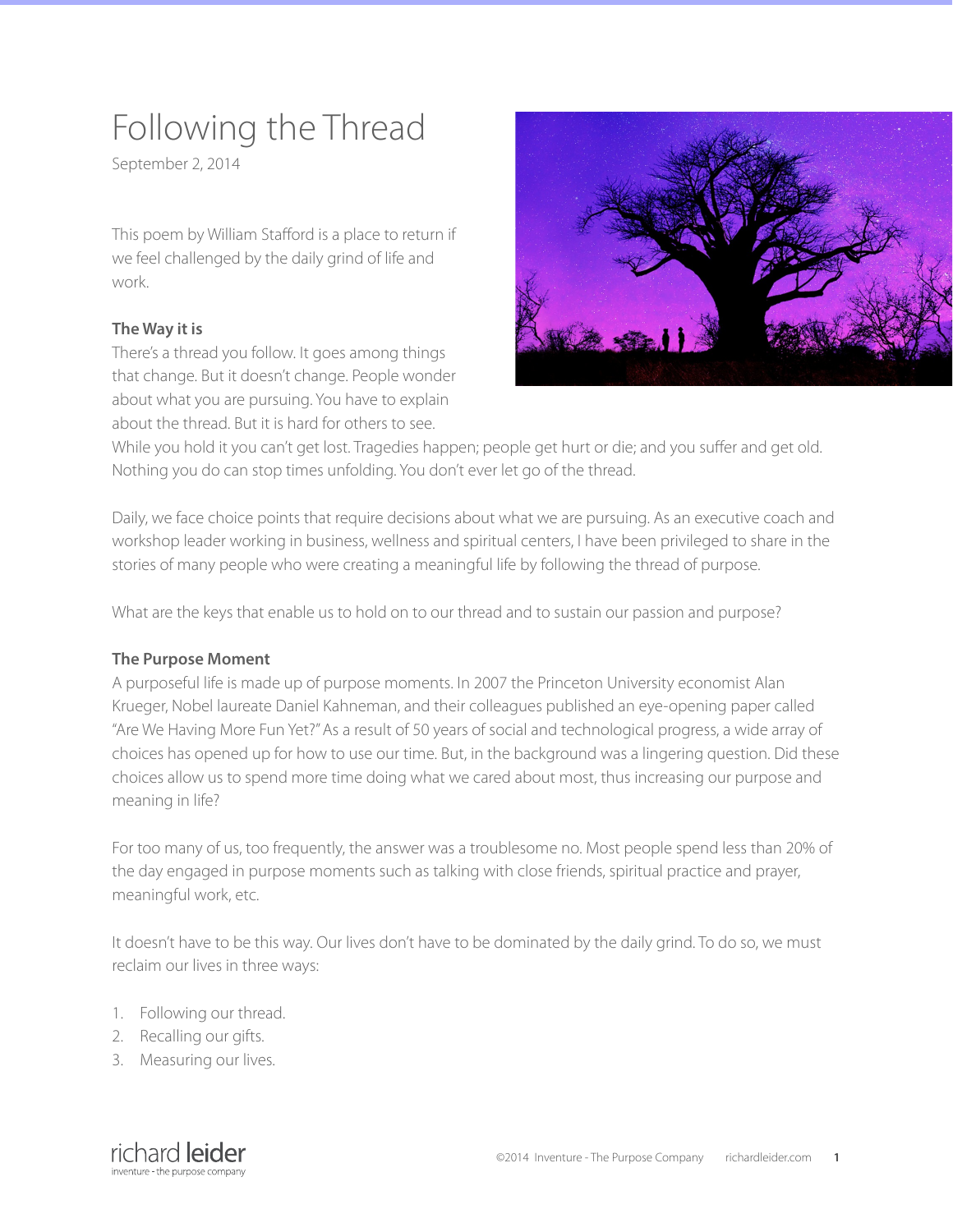## **Following Our Thread**

The first step toward our renewed life is to act consciously on the purpose moments. We each have wisdom about the fulfillment we ought to—want to—have in our lives. But to access that wisdom, we need to create for ourselves a daily contemplative practice. A practice that enables us to be mindful of the thread, right now, and throughout the year.

Our quiet mind—the locus of our inner wisdom, is one of our great gifts. Yet, to use it well requires a moment of solitude, daily, in which we quiet the outer distractions and the inner babble and listen to the deep voice within.

Through a "daily solo"—a walk, a respite in nature, three deep breaths—we can come to know our purpose thread. The thread we most desire and need, can be grabbed hold of if we first use the gift of a quiet mind to choose wisely. The solo helps to remind us of where we fit in the grand scheme of things. As author Anne Lamott reminds us, "Only one six-billionth of this is about you."

Joseph Campbell captured the spirit of the daily solo: "You must have a room, or a certain hour or so a day, where you don't know what was in the newspaper that morning, you don't know what you owe anybody, you don't know what anybody owes you. This is a place where you can simply experience and bring forth what you are and what you might be."

### **Recalling Our Gifts**

Once we have a hold of the thread, we are then inspired to recall and express our gifts—our unique Calling Cards®. Our gifts refer to the strengths that our hands turn to most naturally. As we bring these gifts to life, we find we have not only a greater sense of self-regard, but we also have more productive energy with which to be creative and productive.

Recalling our gifts means more than just our literal talents and strengths. It also refers to claiming the power of our own lives.

It may seem a bit strange to think that one person, choosing to live from their gifts can become a force for good. Yet, this is how it has always been. One by one as we recall our gifts, we live truly purposeful, fulfilling lives.

### **Measuring Our Lives**

How will you, ultimately, measure your life?

As we mature into a more purposeful life, we become more energized and engaged. We become more curious about the lives of others. As this occurs, we naturally want to serve—to be "servant-leaders. We are more awake to the power of purpose and how we can positively impact others. We contribute more to the healing of the world and less to its wounds.